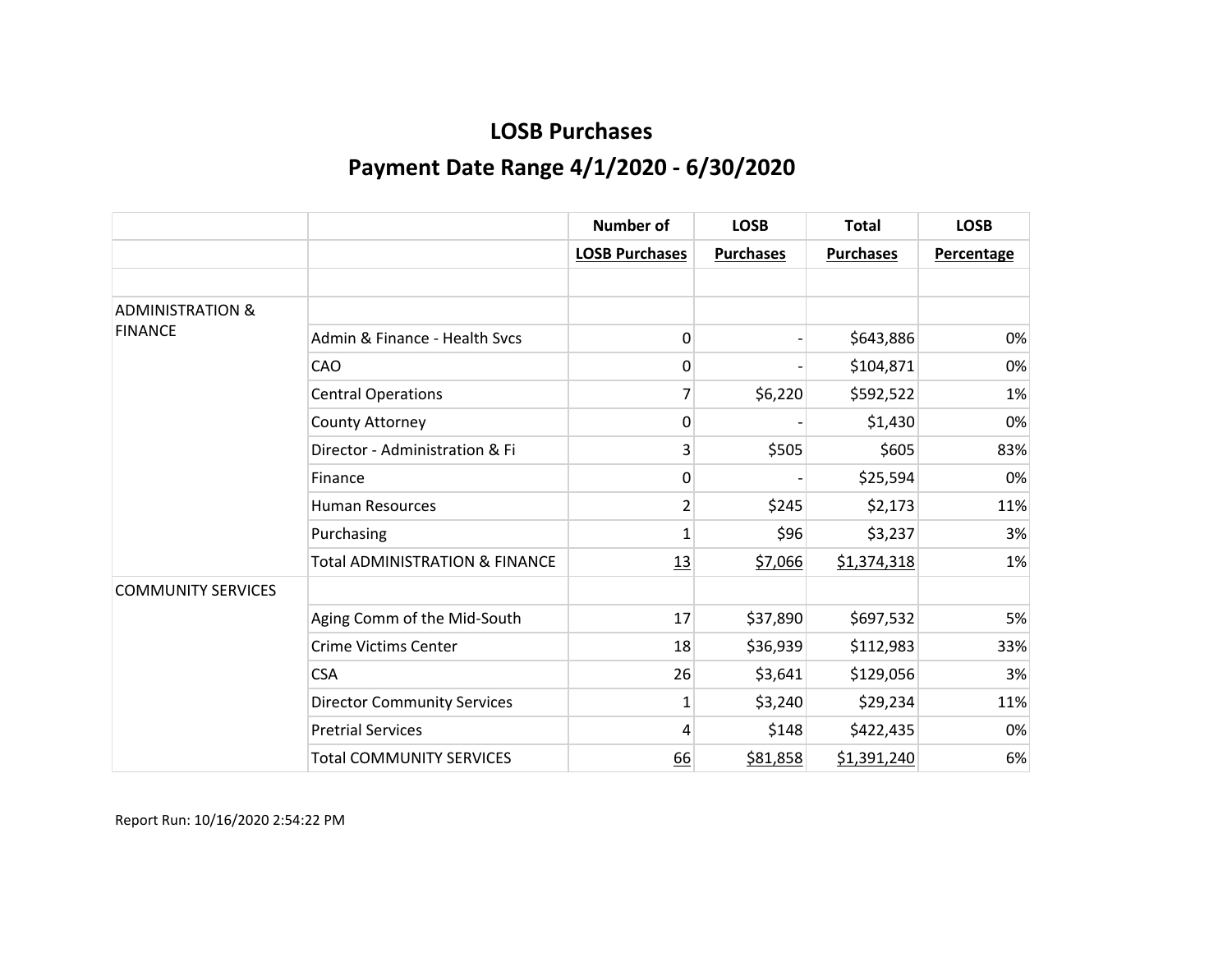| <b>CORRECTIONS</b>        |                                        |                |           |             |     |
|---------------------------|----------------------------------------|----------------|-----------|-------------|-----|
|                           | <b>Correction Center Facility</b>      | 80             | \$2,710   | \$8,804     | 31% |
|                           | <b>Corrections Administration</b>      | 111            | \$136,937 | \$1,327,709 | 10% |
|                           | <b>Total CORRECTIONS</b>               | 191            | \$139,647 | \$1,336,513 | 10% |
| <b>EMPLOYEE BENEFITS</b>  |                                        |                |           |             |     |
|                           | Employee Health Insurance              | 0              |           | \$86,562    | 0%  |
|                           | <b>Total EMPLOYEE BENEFITS</b>         | $\overline{0}$ |           | \$86,562    | 0%  |
| <b>HEALTH SERVICES</b>    |                                        |                |           |             |     |
|                           | Admin & Finance - Health Sycs          | 7              | \$1,834   | \$16,278    | 11% |
|                           | <b>Community Health</b>                | 36             | \$24,634  | \$191,555   | 13% |
|                           | <b>Environmental Health Services</b>   | 31             | \$21,563  | \$571,571   | 4%  |
|                           | <b>Forensic Services</b>               | 4              | \$4,250   | \$20,075    | 21% |
|                           | <b>Health Planning &amp; Promotion</b> | 9              | \$2,589   | \$30,739    | 8%  |
|                           | <b>Inmate Medical Care</b>             | 0              |           | \$17,226    | 0%  |
|                           | <b>Public Health Safety</b>            | 51             | \$6,391   | \$162,111   | 4%  |
|                           | Ryan White                             | 8              | \$1,317   | \$376,740   | 0%  |
|                           | <b>Total HEALTH SERVICES</b>           | 146            | \$62,578  | \$1,386,294 | 5%  |
| <b>INFORMATION</b>        |                                        |                |           |             |     |
| <b>TECHNOLOGY SERVICE</b> | <b>Chief Information Officer</b>       | $\Omega$       |           | \$49,467    | 0%  |
|                           | <b>IT Internal Services</b>            | 65             | \$132,695 | \$265,724   | 50% |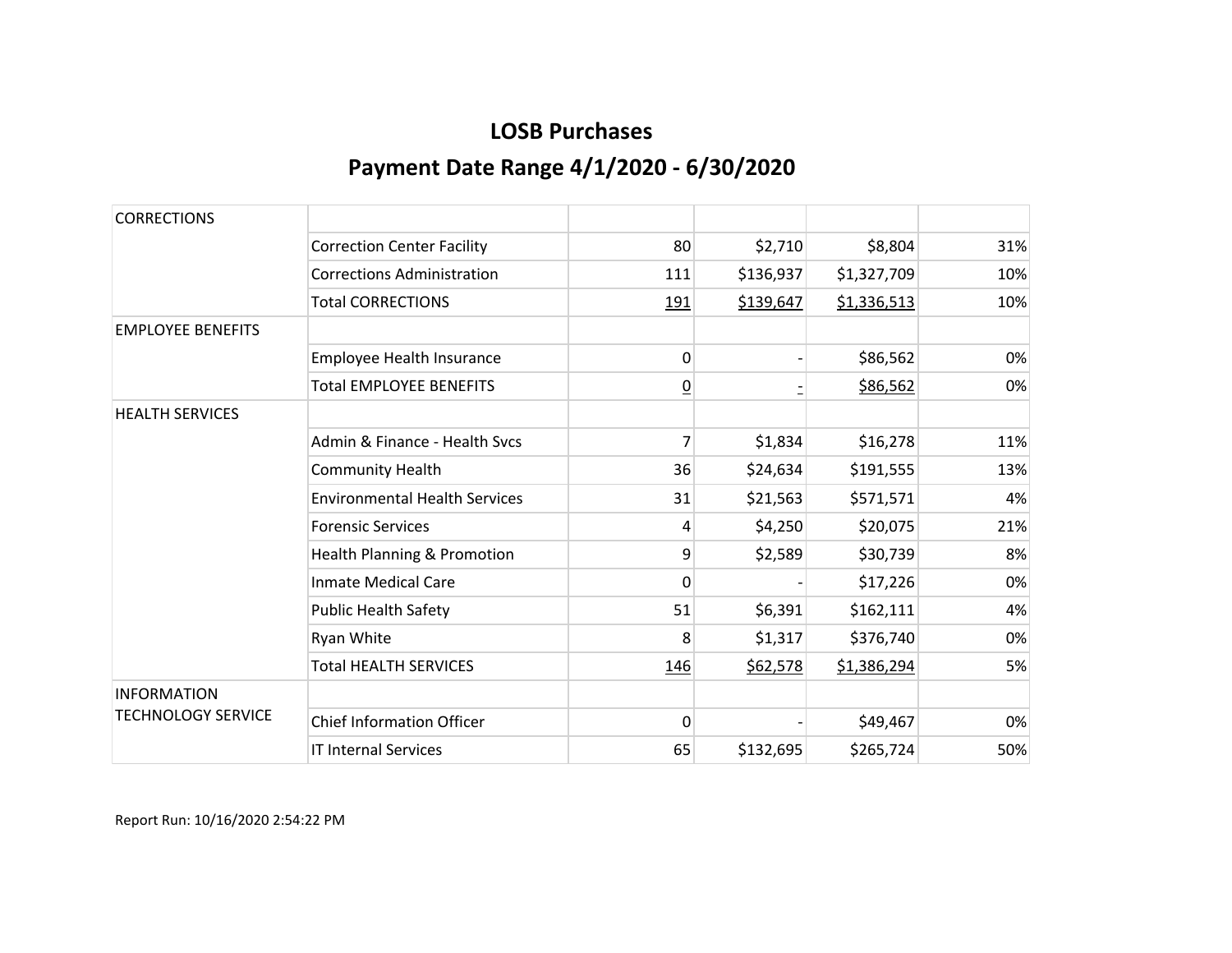| <b>INFORMATION</b><br><b>TECHNOLOGY SERVICE</b> | <b>IT Operations</b>                                  | 56         | \$68,904  | \$377,267   | 18% |
|-------------------------------------------------|-------------------------------------------------------|------------|-----------|-------------|-----|
|                                                 | <b>Total INFORMATION TECHNOLOGY</b><br><b>SERVICE</b> | <u>121</u> | \$201,598 | \$692,459   | 29% |
| <b>JAIL DIVISION</b>                            |                                                       |            |           |             |     |
|                                                 | Jail Administration                                   | 7          | \$17,966  | \$53,915    | 33% |
|                                                 | Jail Programs                                         | 52         | \$82,966  | \$865,317   | 10% |
|                                                 | Jail Security                                         | 29         | \$46,212  | \$286,174   | 16% |
|                                                 | <b>Total JAIL DIVISION</b>                            | 88         | \$147,144 | \$1,205,406 | 12% |
| <b>JUDICIAL</b>                                 |                                                       |            |           |             |     |
|                                                 | <b>Attorney General</b>                               | 0          |           | \$3,382     | 0%  |
|                                                 | <b>Chancery Court</b>                                 | 0          |           | \$283       | 0%  |
|                                                 | <b>Circuit Court</b>                                  | 0          |           | \$4,560     | 0%  |
|                                                 | <b>Criminal Court</b>                                 | 9          | \$8,876   | \$166,488   | 5%  |
|                                                 | <b>General Sessions Court</b>                         | 16         | \$33,115  | \$201,401   | 16% |
|                                                 | Juvenile Court Clerk                                  | 8          | \$8,451   | \$19,221    | 44% |
|                                                 | Juvenile Court Judge                                  | 23         | \$14,086  | \$105,415   | 13% |
|                                                 | Probate Court                                         | 1          | \$60      | \$16,573    | 0%  |
|                                                 | Public Defender                                       | 6          | \$587     | \$17,576    | 3%  |
|                                                 | <b>Total JUDICIAL</b>                                 | 63         | \$65,173  | \$534,900   | 12% |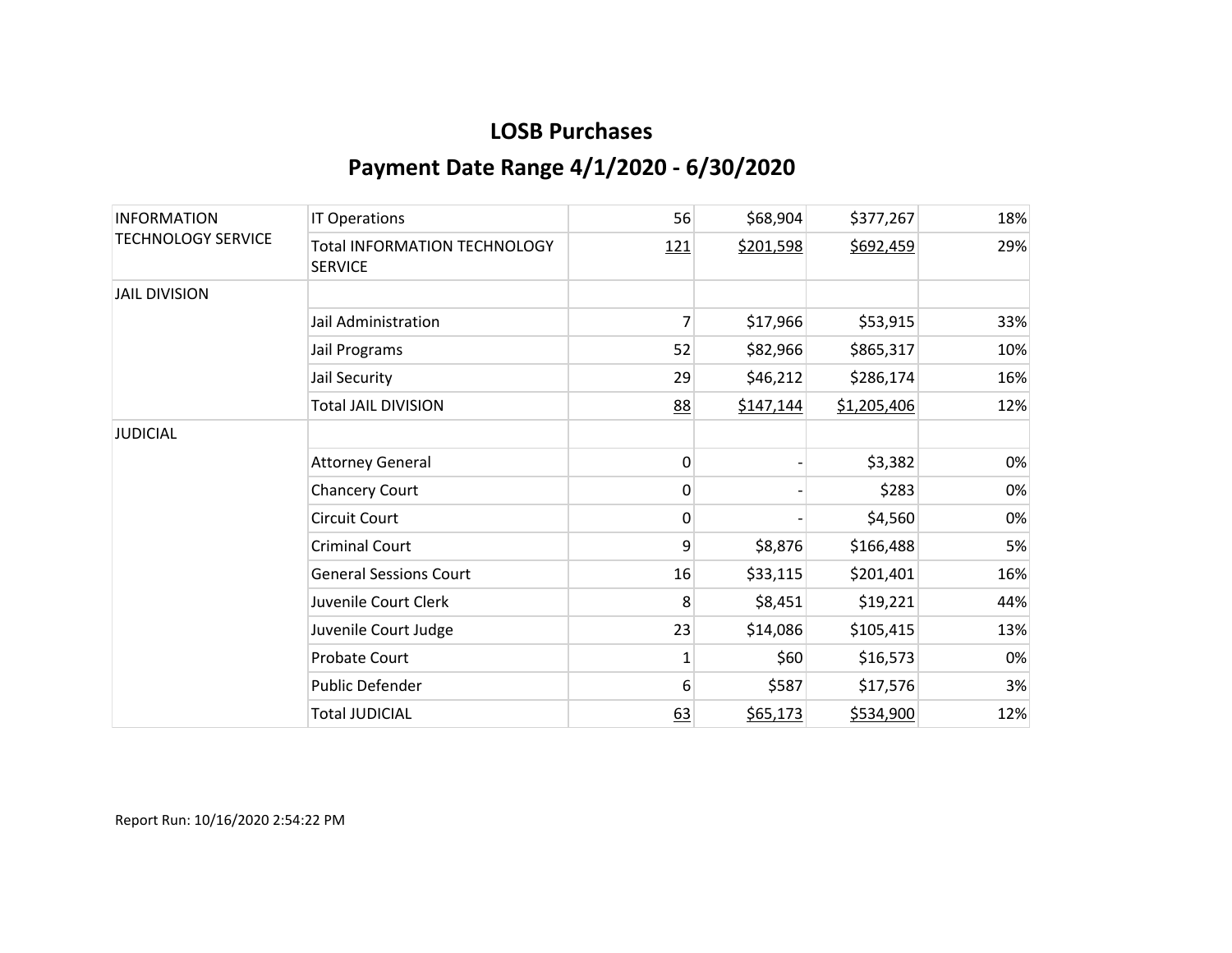| <b>LAW ENFORCEMENT</b>                          |                                                       |                |           |           |      |
|-------------------------------------------------|-------------------------------------------------------|----------------|-----------|-----------|------|
|                                                 | <b>Chief Deputy</b>                                   | 7              | \$3,368   | \$4,569   | 74%  |
|                                                 | Courts                                                | 5              | \$335,033 | \$373,725 | 90%  |
|                                                 | <b>Detectives</b>                                     | 2              | \$504     | \$1,486   | 34%  |
|                                                 | Fugitive                                              | $\overline{2}$ | \$607     | \$13,550  | 4%   |
|                                                 | <b>Special Operations</b>                             | 11             | \$5,526   | \$277,163 | 2%   |
|                                                 | Training                                              | 8              | \$7,022   | \$88,735  | 8%   |
|                                                 | Uniform Patrol                                        | 5              | \$13,500  | \$96,585  | 14%  |
|                                                 | <b>Total LAW ENFORCEMENT</b>                          | $\frac{40}{1}$ | \$365,560 | \$855,812 | 43%  |
| <b>MISCELLANEOUS</b><br><b>INTERNAL SERVICE</b> |                                                       |                |           |           |      |
|                                                 | Admin & Finance - Health Sycs                         | 0              |           | \$1,164   | 0%   |
|                                                 | <b>Total MISCELLANEOUS INTERNAL</b><br><b>SERVICE</b> | $\overline{0}$ |           | \$1,164   | 0%   |
| OTHER ELECTED OFFICIALS                         |                                                       |                |           |           |      |
|                                                 | Assessor                                              | 5              | \$6,273   | \$154,774 | 4%   |
|                                                 | <b>County Clerk</b>                                   | 8              | \$9,944   | \$58,500  | 17%  |
|                                                 | <b>Election Commission</b>                            | 10             | \$2,695   | \$28,547  | 9%   |
|                                                 | <b>Equal Opportunity Compliance</b>                   | 3              | \$30,313  | \$30,313  | 100% |
|                                                 | Legislative Operations                                | 4              | \$1,468   | \$607,623 | 0%   |
|                                                 | Register                                              | 7              | \$842     | \$4,230   | 20%  |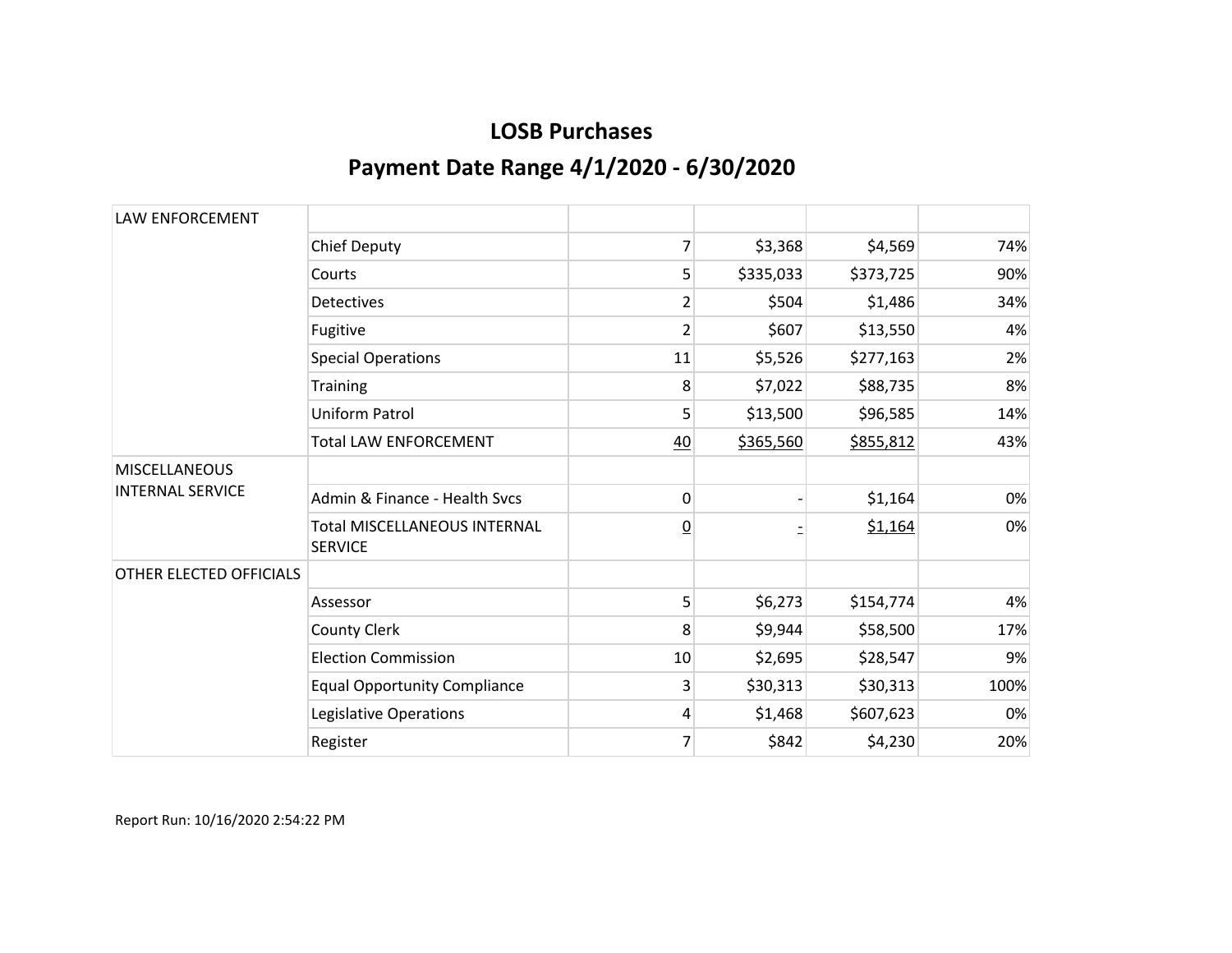| OTHER ELECTED OFFICIALS Trustee |                                      | 10              | \$37,929 | \$461,576   | 8%  |
|---------------------------------|--------------------------------------|-----------------|----------|-------------|-----|
|                                 | <b>Total OTHER ELECTED OFFICIALS</b> | 47              | \$89,464 | \$1,345,562 | 7%  |
| Other Offices                   |                                      |                 |          |             |     |
|                                 | Director & Staff-Public Works        | 0               |          |             | 0%  |
|                                 | Jail Programs                        | 0               |          | \$651,819   | 0%  |
|                                 | Roads & Bridges                      | 0               |          | \$2,238,722 | 0%  |
|                                 | <b>Support Services</b>              | 0               |          |             | 0%  |
|                                 | <b>Total Other Offices</b>           | $\overline{0}$  |          | \$2,890,541 | 0%  |
| <b>PLANNING &amp;</b>           |                                      |                 |          |             |     |
| <b>DEVELOPMENT</b>              | Admin & Finance - Health Svcs        | 1               | \$104    | \$269       | 39% |
|                                 | <b>Codes Enforcement</b>             | 6               | \$27,054 | \$199,729   | 14% |
|                                 | Director - Planning & Developm       | 5               | \$5,480  | \$29,421    | 19% |
|                                 | Housing                              | $\overline{2}$  | \$22,460 | \$64,809    | 35% |
|                                 | <b>Regional Services</b>             | 0               |          | \$93,255    | 0%  |
|                                 | <b>Resilience Department</b>         | $\Omega$        |          | \$407,008   | 0%  |
|                                 | Total PLANNING & DEVELOPMENT         | 14              | \$55,098 | \$794,491   | 7%  |
| PRE-K                           |                                      |                 |          |             |     |
|                                 | Admin & Finance - Health Svcs        | 0               |          | \$125,000   | 0%  |
|                                 | <b>Total PRE-K</b>                   | $\underline{0}$ |          | \$125,000   | 0%  |